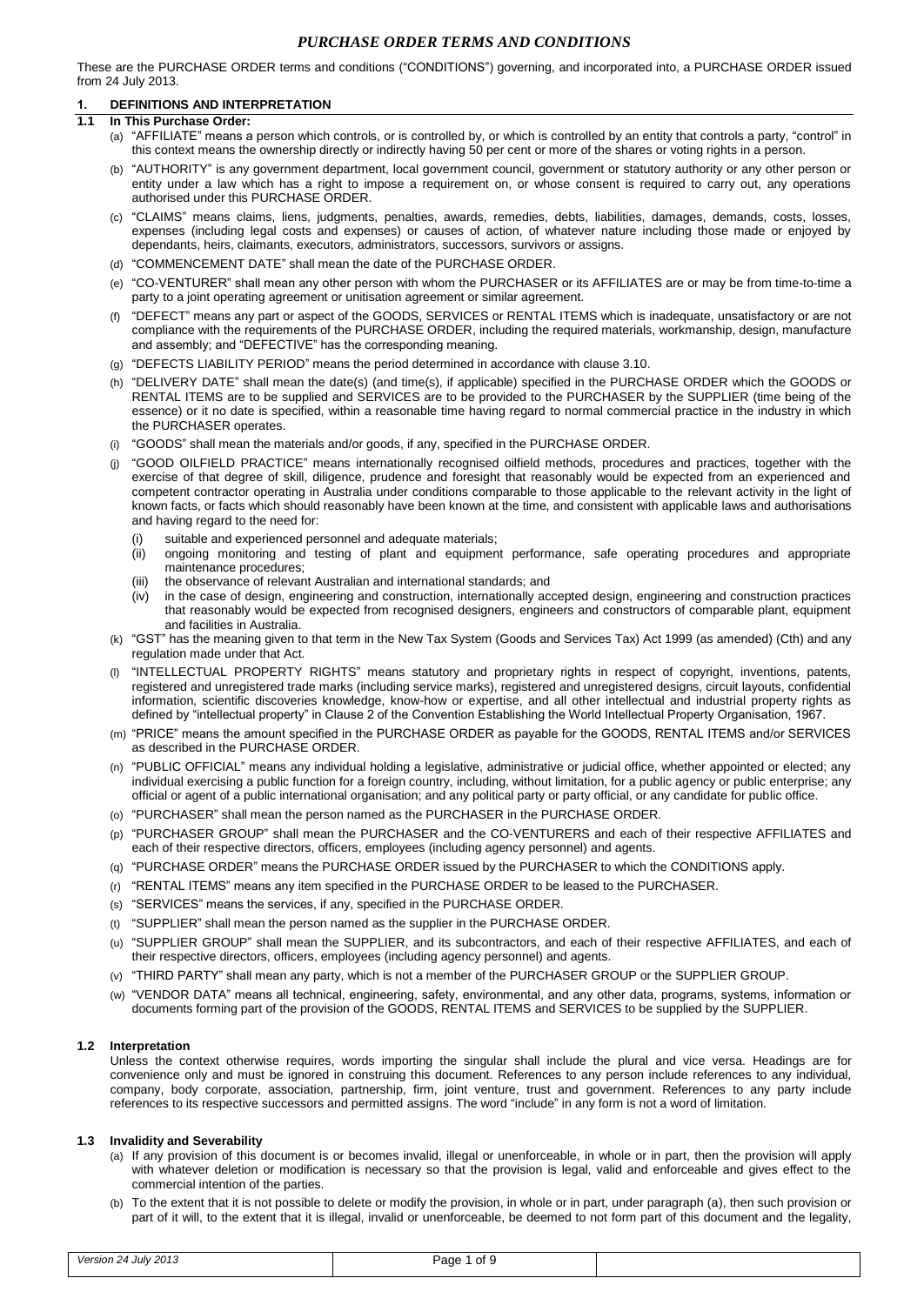validity and enforceability of the remainder of this document will, subject to any deletion or modification under paragraph (a), not be affected nor impaired.

# **2. PURCHASE ORDER FORMATION**

- (a) No other terms or conditions will apply unless they have been expressly agreed to in writing by the PURCHASER.
- (b) The PURCHASE ORDER is formed when the SUPPLIER: (i) communicates (expressly or implied) either in writing or verbally with the PURCHASER acceptance of the order; or (ii) commences the dispatch or provision of any of the GOODS, RENTAL ITEMS or SERVICES.
- (c) The PURCHASE ORDER constitutes the entire agreement between the PURCHASER and the SUPPLIER.
- (d) The PURCHASE ORDER consists solely of the CONDITIONS, any specifications referred to in the PURCHASE ORDER and the PURCHASE ORDER document which states the purchase order number and the name of the SUPPLIER. No terms or conditions sought to be imposed by the SUPPLIER before or after placement of the PURCHASE ORDER (including terms incorporated into any tender, offer, counteroffer or proposal made by the SUPPLIER) will apply, unless expressly accepted in writing by the PURCHASER.

## **3. SUPPLIER'S OBLIGATIONS TO THE PURCHASER**

# **3.1 Terms and Supply**

- (a) The SUPPLIER must comply with the CONDITIONS of this PURCHASE ORDER.
- (b) The SUPPLIER will supply the GOODS and/or RENTAL ITEMS and provide the SERVICES to the PURCHASER at the place of delivery specified in the PURCHASE ORDER on the DELIVERY DATE.
- (c) The SUPPLIER will lease the RENTAL ITEMS (if any) to the PURCHASER. The SUPPLIER retains full title to the RENTAL ITEMS.

# **3.2 Supply of GOODS and RENTAL ITEMS**

- GOODS and RENTAL ITEMS supplied by the SUPPLIER must:
- (a) comply with the specification and/or description in the PURCHASE ORDER;
- (b) be new (unless otherwise specified in the PURCHASE ORDER) and of recent origin (except this requirement does not apply to RENTAL ITEMS);
- (c) be free from DEFECTS;
- (d) be of merchantable quality and fit for the purpose for which they are ordinarily acquired;
- (e) when used properly, be safe and not endanger health; and
- (f) otherwise be in accordance with all relevant standards, laws and regulations.

#### **3.3 Supply of Services**

SERVICES supplied by the SUPPLIER must:

- (a) comply with the specification and/or description in the PURCHASE ORDER;
- (b) be performed with due skill, care and attention in a safe and diligent manner;
- (c) be performed by personnel who are qualified, licensed, competent and experienced in providing the SERVICES and by the key personnel (if any) specified in the PURCHASE ORDER;
- (d) be performed in a timely manner and in accordance with the program or timetable, if any, specified in the PURCHASE ORDER (time being of the essence); and
- (e) be performed in accordance with all applicable laws, codes and standards.

#### **3.4 Rental Items**

- (a) If the PURCHASER duly complies with the PURCHASE ORDER, the SUPPLIER must allow the PURCHASER to possess and enjoy the RENTAL ITEMS during the term of the lease without any interruption or disturbance from the SUPPLIER.
- (b) On the conclusion of the rental period or upon the termination of the PURCHASE ORDER, the RENTAL ITEMS will, subject to fair wear and tear, considering the conditions in which the RENTAL ITEMS were supplied and employed, either be (depending on the terms of the PURCHASE ORDER):
	- (i) returned to the SUPPLIER by or on behalf of the PURCHASER (at the PURCHASER's cost); or<br>(ii) collected by the SUPPLIER (at the SUPPLIER's cost).
	- collected by the SUPPLIER (at the SUPPLIER's cost).
- (c) The SUPPLIER shall not charge hire during the time in which the RENTAL ITEMS are not working.
- (d) In the event that RENTAL ITEMS cannot be repaired in a reasonable timeframe, the SUPPLIER will replace the RENTAL ITEMS with other RENTAL ITEMS that are suitable to carry out the work.

#### **3.5 Delivery**

- (a) If it is specified in the PURCHASE ORDER that the PURCHASER will arrange for the GOODS and/or RENTAL ITEMS to be collected from the SUPPLIER, delivery is taken to occur upon commencement of loading of the GOODS and/or RENTAL ITEMS onto the transport arranged the PURCHASER.
- <span id="page-1-0"></span>(b) If specified in the PURCHASE ORDER, the SUPPLIER must, at its own cost and risk, deliver the GOODS and/or RENTAL ITEMS by the DELIVERY DATE. Deliveries are to be made at the time and at the location specified in the PURCHASE ORDER, unless otherwise agreed in writing. Time is of the essence for delivery of the GOODS and/or RENTAL ITEMS. If this claus[e 3.5\(b\)](#page-1-0) applies, delivery is taken to occur upon completion of offloading by the SUPPLIER.
- (c) If clause [3.5\(b\)](#page-1-0) applies, where GOODS and/or RENTAL ITEMS are lost or damaged in transit (including loading and off-loading), the SUPPLIER will replace them at no cost to the PURCHASER.

#### **3.6 Inclusive Price**

- (a) The PRICE which the PURCHASER has agreed to pay for the GOODS, RENTAL ITEMS and SERVICES is set out in the PURCHASE ORDER and is fixed and not subject to rise and fall and exclusive of GST but includes all other taxes, duties or other charges as applicable.
- (b) The SUPPLIER acknowledges and warrants that: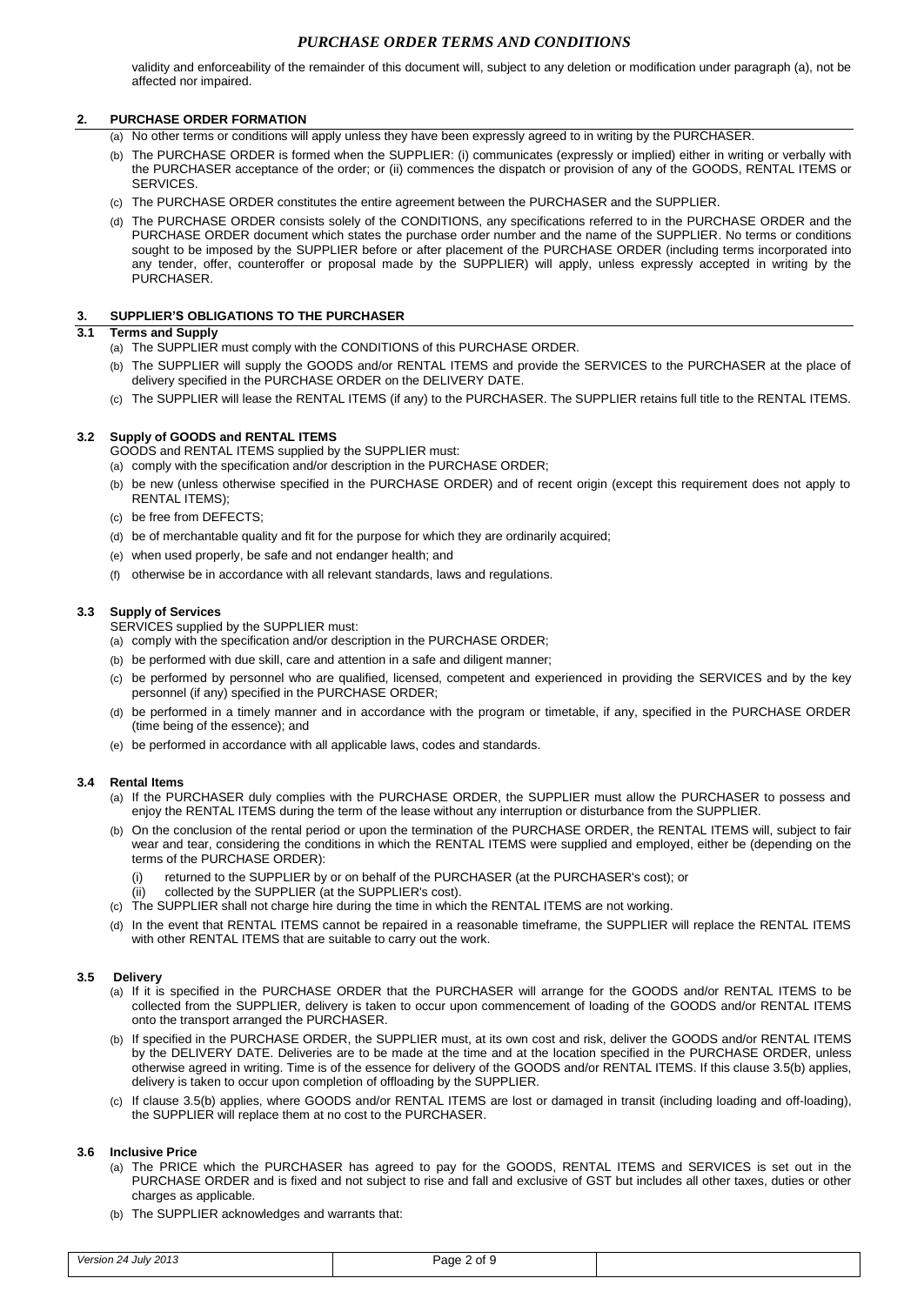- (i) it is registered and holds all requisite licences, permits and approvals required by law and that are necessary to properly provide the GOODS, RENTAL ITEMS and SERVICES;
- (ii) that all work shall be performed in the best and workmanlike manner and acknowledges that the PURCHASER entered into this PURCHASE ORDER relying on the particular skill, competence, experience and ability of the SUPPLIER to provide the GOODS, RENTAL ITEMS and SERVICES;
- (iii) the SUPPLIER has sufficient resources of all kinds to maintain efficient and timely provision of the GOODS, RENTAL ITEMS and SERVICES;
- (iv) the SUPPLIER has knowledge of all the applicable laws, business practices and standards which must be followed in providing the GOODS, RENTAL ITEMS and SERVICES and will comply with all applicable laws and standards;
- (v) all consents and a non-exclusive, irrevocable, royalty-free, transferable, paid up licence for the use of any third party intellectual property, moral or other rights have been obtained;
- (vi) in the case of GOODS, the GOODS:
	- (A) will conform to its description in the PURCHASE ORDER and any applicable specifications and shall be of good merchantable quality, free from DEFECTS and fit for the purpose. This warranty is in addition to and not to the exclusion of any warranty or service guarantee stated in the PURCHASE ORDER or implied by law; and
	- (B) are free and clear of all liens and encumbrances and that SUPPLIER has and will give PURCHASER good and marketable title to same; and
- (vii) in the case of SERVICES, the SERVICES will be:
	- (A) performed with the high degree of professional skill, care, competence and diligence expected of a supplier experienced in providing services of the same type as the SERVICES; and
	- suitable to the SUPPLIER's stated purpose and performed in accordance with the PURCHASE ORDER.
- (viii) all performance data, measurements and specifications quoted in brochures, quotations or tenders are accurate within the tolerances (if any) specified in those documents;
- (ix) it has unencumbered title to all GOODS and RENTAL ITEMS;

## **3.7 Access, Inspection and Testing**

- (a) The SUPPLIER will allow the PURCHASER to expedite, inspect and test the GOODS during manufacture at the SUPPLIER's premises on 24 hours prior notice. Any expediting, inspection, testing or any failure to do so shall in no way relieve the SUPPLIER of its obligations as specified in the PURCHASE ORDER.
- (b) The PURCHASER may inspect and test the GOODS and/or RENTAL ITEMS. Inspection and testing may be undertaken after the GOODS and/or RENTAL ITEMS are unpacked by the PURCHASER or when GOODS and/or RENTAL ITEMS are installed into the PURCHASER's plant or premises.
- (c) If any GOODS are returned under clause [3.9,](#page-2-0) risk will revert to the SUPPLIER upon return and title will revert to the SUPPLIER upon reimbursement of the PRICE by the SUPPLIER.
- (d) Inspection and/or testing of the GOODS and/or RENTAL ITEMS does not:
	- (i) release the SUPPLIER from liability in relation to any DEFECTS in the GOODS and/or RENTAL ITEMS which were not actually identified during inspection or testing;
	- (ii) release or waive warranties given by the SUPPLIER in relation to the GOODS and/or RENTAL ITEMS; or
	- (iii) otherwise relieve the SUPPLIER of any of its obligations to perform the PURCHASE ORDER.
- (e) The SUPPLIER must ensure that all warranties applicable to the GOODS are transferred to the PURCHASER.

# **3.8 Specifications**

- (a) The SUPPLIER will ensure that the GOODS and/or RENTAL ITEMS and SERVICES will meet the PURCHASER's requirements with regard to any quality, quantity or specifications.
- (b) All documentation (including drawings and reports) supplied by the SUPPLIER in relation to the GOODS or RENTAL ITEMS or as part of the SERVICES shall be accurate, comprehensive and complete.

### <span id="page-2-0"></span>**3.9 Defects Correction**

- (a) The PURCHASER may reject any GOODS, RENTAL ITEMS or SERVICES which do not conform to the PURCHASE ORDER. If upon inspection any GOODS, RENTAL ITEMS or SERVICES are found to be DEFECTIVE or fail to meet the specifications or any other requirements of the PURCHASE ORDER ("DEFECTIVE GOODS" and/or RENTAL ITEMS" or "DEFECTIVE SERVICES", respectively), the PURCHASER may (without prejudice to its rights):
	- (i) in the case of GOODS and/or RENTAL ITEMS not yet delivered, reject them;<br>(ii) in the case of GOODS and/or RENTAL ITEMS delivered, return such GOOD
	- in the case of GOODS and/or RENTAL ITEMS delivered, return such GOODS and/or RENTAL ITEMS to the SUPPLIER at the SUPPLIER's expense; and
	- (iii) in the case of SERVICES, reject the SERVICES supplied.
- (b) Upon rejection or return of any DEFECTIVE GOODS and/or RENTAL ITEMS or DEFECTIVE SERVICES, and without limiting the PURCHASER's rights under the PURCHASE ORDER, the SUPPLIER shall:
	- (i) in the case of GOODS and/or RENTAL ITEMS not yet delivered redo the work or supply at no additional cost to the PURCHASER;
	- (ii) in the case of GOODS and/or RENTAL ITEMS delivered, reimburse the PURCHASER for any amounts paid by the PURCHASER on account of the PRICE of the DEFECTIVE GOODS and/or RENTAL ITEMS, and any cost incurred by the PURCHASER in connection with the delivery or return of such GOODS and/or RENTAL ITEMS; and
	- (iii) in the case of SERVICES, re-perform the DEFECTIVE SERVICES, at no cost to the PURCHASER and at a time convenient to the PURCHASER.
- (c) If the SUPPLIER fails to remedy any DEFECT or default to the satisfaction of the PURCHASER then the SUPPLIER agrees that the same may be remedied by the PURCHASER at the cost of the SUPPLIER.
- (d) Nothing in this clause reduces or otherwise affects the SUPPLIER's obligations or the PURCHASER's rights under this PURCHASE ORDER or at law, in equity or by statute.

### **3.10 Goods Warranties**

- (a) If any DEFECT in the GOODS attributable to design, workmanship or operating characteristics arises within:
	- 12 months from the date when the GOODS are first put into service; or
	- (ii) 24 months from the date of delivery,
		- ("DEFECTS LIABILITY PERIOD") the SUPPLIER must, at its own expense, do all things necessary to remedy the DEFECT and must reimburse the PURCHASER for any costs incurred in connection with the DEFECT, including the cost of the PURCHASER remedying the DEFECT if the SUPPLER does not do so within a reasonable period following notice of the DEFECT from the PURCHASER.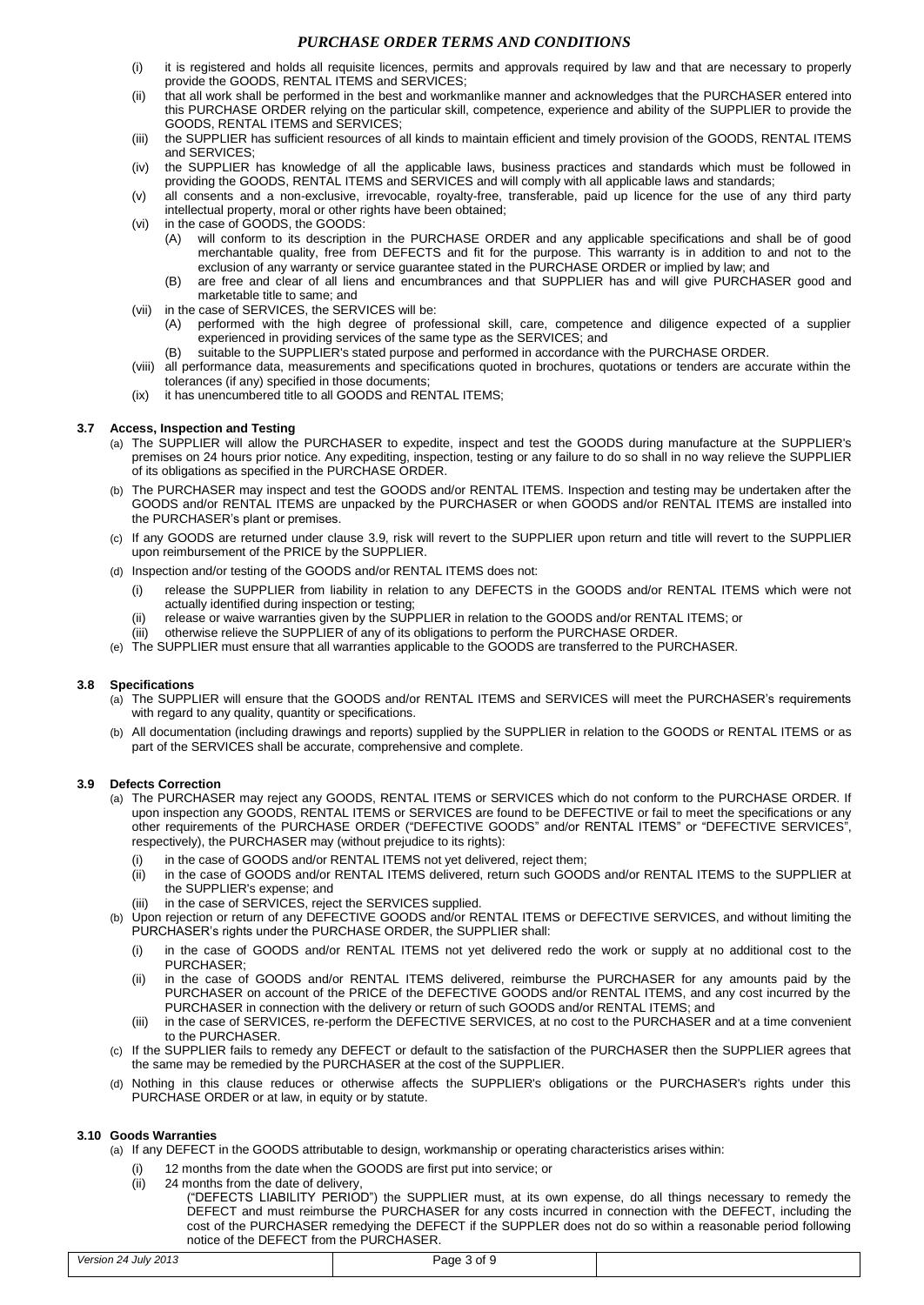- (b) If the PURCHASER determines that a DEFECT cannot adequately be remedied, then the PURCHASER may, at its option, elect either to accept the non-conforming GOODS with an adjustment in the PRICE or to direct that the DEFECTIVE GOODS be removed at the SUPPLIER's expense.
- (c) In the event of any remedial work, a new warranty will apply to such work for a period of 12 months from its completion or until expiry of the normal warranty period, whichever is later.

# **3.11 Services Warranties**

(a) The SUPPLIER warrants that the SERVICES will be:

- 
- (i) fit for their intended purpose;<br>(ii) carried out in accordance wit carried out in accordance with good industry practices;
- (iii) free of DEFECTS; and
- (iv) carried out in strict compliance with the requirements of the PURCHASE ORDER.
- (b) The delivery of a warranty from any THIRD PARTY vendor shall be in addition to the warranties given by the SUPPLIER under the PURCHASE ORDER, and shall not relieve the SUPPLIER from responsibility for its warranties under the PURCHASE ORDER.
- (c) The SUPPLIER will obtain and assign any warranties received from THIRD PARTY vendors to the PURCHASER and will assist the PURCHASER in securing performance of THIRD PARTY warranties.
- (d) Where the SUPPLIER obtains a warranty not specified in the PURCHASE ORDER or where a warranty obtained by the SUPPLIER extends beyond the DEFECTS LIABILITY PERIOD, the SUPPLIER must ensure that the PURCHASER has the benefit of that warranty.
- (e) If, during the term of the PURCHASE ORDER or during the DEFECTS LIABILITY PERIOD, the PURCHASER is of the view that the SERVICES do not comply with the requirements of the PURCHASE ORDER then the PURCHASER may require the SUPPLIER to re-perform the SERVICES at the SUPPLIER's cost within such time as the PURCHASER reasonably may request.

#### **3.12 Packing**

The SUPPLIER must, at its own cost, ensure that the GOODS and/or RENTAL ITEMS are properly packed, secured and labelled to avoid damage or destruction during transit including in accordance with generally accepted good industry practice and to meet the PURCHASER's requirements as specified in the PURCHASE ORDER.

#### **3.13 Documentation**

- (a) The SUPPLIER will provide to the PURCHASER by the due date(s) all VENDOR DATA in the specified format and quantities as detailed in the PURCHASE ORDER.
- (b) The SUPPLIER shall provide sufficient documents to enable the PURCHASER to identify the nature and quantity of GOODS and/or RENTAL ITEMS delivered including a material safety data sheet in accordance with, and if required by, the National Code of Practice for the Preparation of Material Safety Data Sheets. All delivery documents must include a delivery docket which must state:
	- (i) the purchase order number;
	- (ii) a description of the GOODS and/or RENTAL ITEMS delivered; and
	- (iii) the quantity of GOODS and/or RENTAL ITEMS delivered.

#### **3.14 Hazardous Materials**

The SUPPLIER will ensure that the GOODS will comply with the requirements of all applicable law and, to the extent that they contain toxic, corrosive or hazardous materials, the SUPPLIER will ensure that a notice to that effect accompanies each consignment, together with appropriate care and handling instructions. GOODS supplied under the PURCHASE ORDER, which are contaminated beyond use, at the time of delivery, shall be regenerated or disposed of by the SUPPLIER. The title and risk of the contaminated GOODS will remain with the SUPPLIER, who will bear all expenses for the said processes.

### **3.15 Title and Risk**

- (a) Title in the GOODS will pass from the SUPPLIER to the PURCHASER upon the earlier to occur of delivery in accordance with the PURCHASER's requirements under the PURCHASE ORDER or payment by the PURCHASER for the GOODS.
- (b) Unless otherwise specified in the PURCHASE ORDER, risk in the GOODS is taken to pass at the time of delivery in accordance with the PURCHASE ORDER. If the PURCHASE ORDER specifies the point of delivery by reference to Incoterms, risk is taken to pass at the time specified in the applicable Incoterm in Incoterms 2010.

## **3.16 Patent Indemnity**

- (a) The SUPPLIER shall indemnify, defend and hold harmless the PURCHASER GROUP from all claims, losses, damages, costs (including legal costs), expenses, and liabilities of every kind and nature for, or arising out of, any alleged infringement of any patent or proprietary or protected right arising out of or in connection with the performance of the obligations of the SUPPLIER.
- <span id="page-3-0"></span>(b) Where the GOODS and/or RENTAL ITEMS incorporate computer software, the SUPPLIER warrants that:
	- (i) the software is free from viruses, trojan horses, bugs, worms or any other defects that are intended to, or do, damage or interfere with the proper working of the software;
	- (ii) any software maintenance, upgrade, patch or fix supplied by the SUPPLIER for the software will comply with subparagraph [3.16\(b\)\(i\)](#page-3-0) and will be compatible with the existing version of the software; and
	- (iii) the PURCHASER's use of the software will not infringe the intellectual property or moral rights of any person.

#### **3.17 Spares**

The SUPPLIER shall give sufficient notice to the PURCHASER of its intention to cease supply of GOODS, component parts or replacements, to enable the PURCHASER to purchase such GOODS, component parts or replacements.

#### **3.18 Safety and Environmental Plans**

- (a) The SUPPLIER may be requested to provide the PURCHASER with a copy of its Health and Safety and Environmental Management Plans.
- (b) The SUPPLIER must, when on the PURCHASER's premises, comply with the PURCHASER's requirements, standards, systems, practices and policies, from time to time.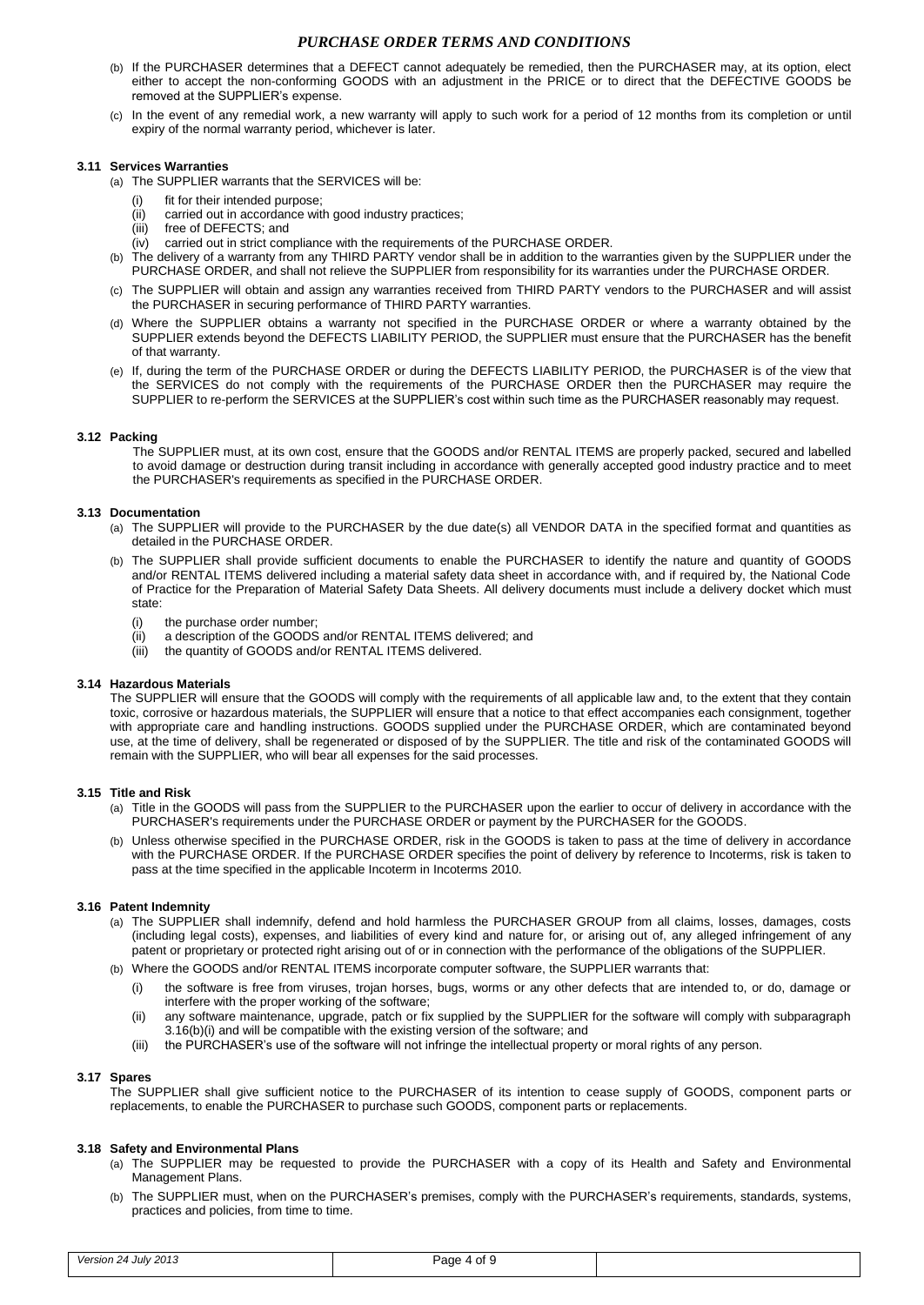#### **3.19 Site Examination and Inductions**

- (a) The SUPPLIER is deemed to have examined the location for delivery of the GOODS and/or RENTAL ITEMS and its surrounds and accepted responsibility for any additional costs, losses and expense arising out of the physical conditions and characteristics of the said location.
- (b) The SUPPLIER (and any employee, agent or subcontractor of the SUPPLIER) must:
	- (i) complete all relevant inductions as required by the PURCHASER prior to commencing performance of SERVICES at the location where SERVICES are to be performed;
	- (ii) at all times while performing the SERVICES, comply in full with the PURCHASER's site conditions, rules, regulations and policies including obtaining a "temporary pass" before entering the PURCHASER's work site;
	- (iii) use its best endeavours not to interfere with the PURCHASER's activities; and
	- $(iv)$  ensure that it does not leave rubbish or debris when delivering the GOODS and/or RENTAL ITEMS and/or performing the SERVICES.

# **3.20 Insurance**

- (a) Unless otherwise specified in the PURCHASE ORDER, the SUPPLIER must hold insurances a prudent supplier of the GOODS and/or RENTAL ITEMS and/or SERVICES would hold including:
	- (i) insurances to cover physical loss or damage to the GOODS and/or RENTAL ITEMS;
	- (ii) public liability insurance of not less than \$10 million;
	- (iii) comprehensive motor vehicle insurance of not less than \$1 million;
	- (iv) workers compensation insurance as required by law; and
	- (v) any other insurance
		- (A) reasonably required by the PURCHASER; or
		- $(B)$  appropriate in relation to the Services; or  $(C)$  as required by law.
		- as required by law.
- (b) Where allowable by law, all insurances provided by the SUPPLIER shall name the PURCHASER GROUP as an additional insured, and also contain a waiver of subrogation and a cross liability clause, which should treat each of the covered parties as if a separate policy had been issued to each of them.
- (c) The SUPPLIER must provide the PURCHASER with certificates of insurance and policy wording, endorsed by the SUPPLIER's insurers or brokers, within 7 days upon request by the PURCHASER.

#### <span id="page-4-0"></span>**3.21 Confidentiality**

- (a) Subject to claus[e 3.21\(b\)](#page-4-0) the SUPPLIER must not, without the PURCHASER's approval, disclose CONFIDENTIAL INFORMATION to any THIRD PARTY or use or reproduce CONFIDENTIAL INFORMATION other than strictly for the performance of the PURCHASE ORDER.
- (b) Claus[e 3.21\(](#page-4-0)a) shall not apply to the extent the Confidential Information is:
	- (i) in the public domain in the form it was disclosed or made available by or on behalf of the PURCHASER (otherwise than as a direct result of breach of the PURCHASE ORDER); or
	- (ii) required to be disclosed by Law (provided the SUPPLIER first advises the PURCHASER of the legal requirement for disclosure and allows the PURCHASER the opportunity to seek orders preventing disclosure).
- (c) The SUPPLIER must establish and maintain effective security to safeguard the CONFIDENTIAL INFORMATION and to keep CONFIDENTIAL INFORMATION under its control.
- (d) On termination or completion of the PURCHASE ORDER, the SUPPLIER must return CONFIDENTIAL INFORMATION to the PURCHASER.
- (e) In this clause, "CONFIDENTIAL INFORMATION" means all documents (including drafts and notes), reports, data or information of any kind, in any form, whether:
	- (i) communicated orally or in writing between the PURCHASER and the SUPPLIER in connection with the PURCHASE ORDER; or
	- (ii) created or generated by the SUPPLIER in connection with the PURCHASE ORDER and includes (but is not limited to) financial information, trade secrets, business affairs, suppliers, operations data, drawings, designs, technical information and any other information relating to the PURCHASER's business.
- (f) The SUPPLIER must not make public announcements in relation to this PURCHASE ORDER without the PURCHASER's consent.

## **3.22 Independent Contractor**

The SUPPLIER is an independent contractor and must exercise independent control, management and supervision in the performance of the PURCHASE ORDER. The SUPPLIER is not the PURCHASER's agent in any way. The SUPPLIER's personnel will not under any circumstances be considered employees of the PURCHASER for any purpose.

### **3.23 Supplier's Personnel**

- (a) SUPPLIER will engage and provide the services of all personnel required to perform the SERVICES.
- (b) SUPPLIER will ensure that all of SUPPLIER's personnel hold current, the necessary licenses, permits, endorsements and other certificates required by law to carry out the SERVICES and are competent in every way to perform the SERVICES.

### **3.24 Supplier's Equipment**

- (a) SUPPLIER will supply all tools and equipment necessary to complete the SERVICES.
- (b) SUPPLIER will ensure that all of SUPPLIER's plant and equipment is in good working order and suitable for use in connection with the SERVICES.

### <span id="page-4-1"></span>**3.25 COMPLIANCE WITH LAW**

- (a) The SUPPLIER GROUP must observe and abide by, and must require all SUPPLIER personnel to observe and abide by:
	- (i) all applicable laws (including registration to do business, immigration, import/export, local preference, national content, tax withholding and payment and obtaining all licences, permits, registrations as required);
	- (ii) any requirements for the certification of SUPPLIER's equipment (and its subcontractors' equipment) and any regulations and decrees enacted thereunder;
	- (iii) any requirements for the manner of conducting SERVICES (including obtaining Employers' Liability, Worker's Compensation or similar statutory national insurance); and
	- (iv) the provisions applicable to the SUPPLIER in any collective labour agreement or equivalent entered into by the SUPPLIER.

| Version 24 July 2013 | Page 5 of 9 |  |
|----------------------|-------------|--|
|                      |             |  |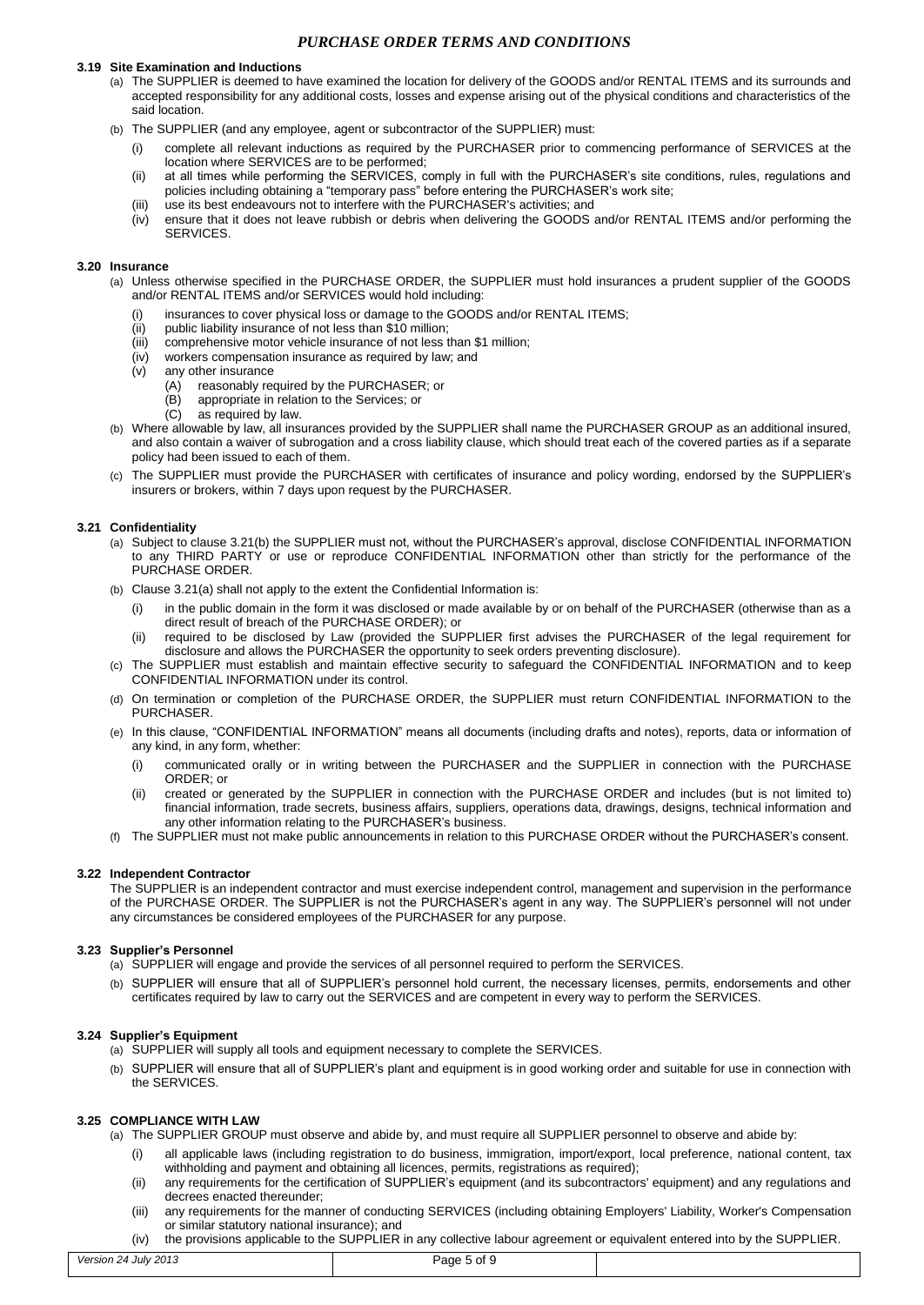- (b) The SUPPLIER expressly recognises that non-compliance by the SUPPLIER GROUP with this clause [3.25](#page-4-1) is sufficient reason for the PURCHASER to terminate this PURCHASE ORDER without any right to compensation except those payments accrued up to the date of termination.
- (c) The SUPPLIER must indemnify, defend and hold harmless the PURCHASER GROUP against any penalty or other sanction or other CLAIMS which may be imposed on any member of PURCHASER GROUP by an Authority by reason of an alleged or actual violation by the SUPPLIER GROUP of any restriction or any failure to comply with any of the foregoing provisions of this clause [3.25.](#page-4-1)

## **3.26 ANTI-BRIBERY AND ANTI-CORRUPTION PROGRAMS**

- (a) Improper Business Influence
	- (i) SUPPLIER shall not permit or countenance any member of SUPPLIER GROUP offering, promising, or giving, in connection with carrying out the obligations under this PURCHASER ORDER, anything of value, including, without limitation, any entertainment of a nature and cost which, when taking into account all relevant circumstances, is neither reasonable nor appropriate or a gift other than one of a nominal value, either directly or indirectly, to or for the benefit of any member of PURCHASER GROUP for obtaining, retaining or directing business to or for any person or for any other improper purpose.
	- (ii) PURCHASER shall not, permit or countenance any member of PURCHASER GROUP requiring, demanding or soliciting, in connection with carrying out the obligations or performing the SERVICES under this PURCHASE ORDER, the promise, transfer or payment of anything of value, including, without limitation, any entertainment of a nature and cost which, when taking into account all relevant circumstances, is neither reasonable nor appropriate or a gift other than one of a nominal value, either directly or indirectly, to or for the benefit of any person within PURCHASER GROUP for obtaining, retaining or directing business to any person within SUPPLIER GROUP or for any other improper purpose.
- (b) Improper Government Influence

SUPPLIER shall not permit or countenance any member of SUPPLIER GROUP and PURCHASER shall not permit or countenance any member of PURCHASER GROUP offering, promising or giving, in connection with carrying out the obligations or performing the SERVICES under this PURCHASE ORDER any undue pecuniary or other advantage, whether directly or indirectly through intermediaries, to a PUBLIC OFFICIAL, for that official or for a third party, to act or refrain from acting in relation to the performance of official duties, to obtain or retain business or other improper advantage.

### **3.27 Novation**

The PURCHASER may transfer/novate all or any of its rights and obligations under this PURCHASER ORDER at any time and from time-to-time to any of its AFFILIATES, to any of the CO-VENTURERS or any new or interim operator, without the SUPPLIER's consent. The SUPPLIER must execute any documents reasonably required to give effect to such a transfer/novation.

# **4. PURCHASER'S OBLIGATIONS TO THE SUPPLIER**

## **4.1 Acceptance**

- (a) Acceptance shall be from the time when a duly authorised employee or representative of the PURCHASER accepts the applicable GOODS, RENTAL ITEMS or SERVICES, delivered or collected, and where such GOODS, RENTAL ITEMS or SERVICES are not DEFECTIVE or damaged in any way and comply with the PURCHASE ORDER. It shall be deemed that the PURCHASER shall not to have accepted DEFECTIVE GOODS and/or RENTAL ITEMS or DEFECTIVE SERVICES until such time as such DEFECT, damage or breach is remedied by the SUPPLIER.
- (b) Such acceptance shall be without prejudice to the SUPPLIER's liability for any DEFECT in or damage to the DEFECTIVE GOODS and/or RENTAL ITEMS or DEFECTIVE SERVICES or any breach of the PURCHASE ORDER which is not identified by such duly authorised employee or representative of the PURCHASER at the time of acceptance.

### **4.2 Risk**

Unless otherwise specified in the PURCHASE ORDER, risk in the GOODS is taken to pass to the COMPANY at the time of delivery in accordance with the PURCHASE ORDER. If the PURCHASE ORDER specifies the point of delivery by reference to Incoterms, risk is taken to pass at the time specified in the applicable Incoterm in Incoterms 2010.

### **4.3 Price Payment and GST**

- (a) Subject to the CONDITIONS, the PURCHASER will pay the PRICE to the SUPPLIER for the supply of GOODS and/or RENTAL ITEMS and/or performance of the SERVICES within thirty (30) days of receipt of the SUPPLIER's proper tax invoice, the receipt of such invoice shall not being earlier than the DELIVERY DATE unless otherwise stated in the PURCHASE ORDER.
- (b) The PURCHASER may withhold payment in respect of any part of an invoice submitted by the SUPPLIER hereunder, without liability for interest, where the amount in question is the subject of a dispute or difference between the PURCHASER and the SUPPLIER.
- (c) The PURCHASER is entitled to deduct and set-off against any moneys due to or claimed by the SUPPLIER any sum which is claimed against or payable by the SUPPLIER to the PURCHASER for any reason.
- (d) If any supply made pursuant to a PURCHASE ORDER is a Taxable Supply, the PURCHASER will pay to the SUPPLIER the GST in respect of that Taxable Supply.
- (e) The SUPPLIER must submit to the PURCHASER a valid tax invoice specifying:
	- (i) the relevant purchase order number;
	- (ii) the GOODS and/or RENTAL ITEMS supplied and/or the SERVICES performed as at the date of the invoice;
	- (iii) the Site and date of performance of the SERVICES and/or delivery of the GOODS and/or RENTAL ITEMS;<br>(iv) where SERVICES are charged on a time basis, the actual hours spent by individual personnel performin
	- where SERVICES are charged on a time basis, the actual hours spent by individual personnel performing the SERVICES; and
	- (v) such other particulars as are necessary to enable the PURCHASER to obtain input tax credits for the amount of GST payable.
- (f) By submitting an invoice to the PURCHASER, the SUPPLIER warrants that:
	- (i) the specified GOODS and/or RENTAL ITEMS and/or SERVICES have been supplied in accordance with the PURCHASE ORDER; and
	- (ii) the amounts specified in the invoice are accurate and the PURCHASER is entitled to payment of the amount claimed.

#### **4.4 Termination for Convenience**

*Version 24 July 2013* Page 6 of 9 The PURCHASER may at any time give written notice to the SUPPLIER to terminate the PURCHASE ORDER forthwith and in such event the PURCHASER shall pay, and the SUPPLIER shall accept in settlement of all claims under the PURCHASE ORDER, such sums as shall reasonably compensate it for all work done and obligations assumed by it in performance of the PURCHASE ORDER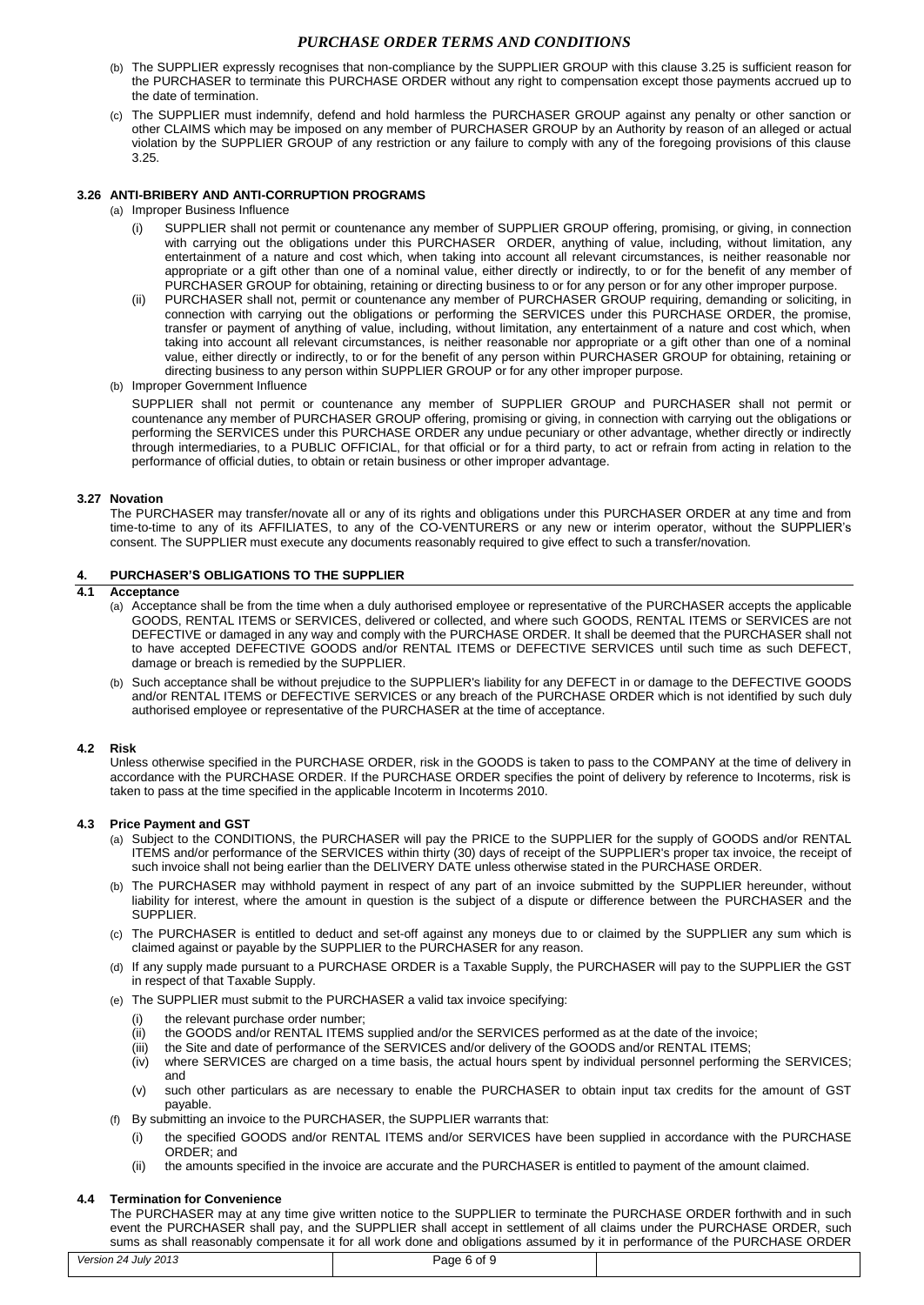prior to its termination and for all work reasonably done by the SUPPLIER in giving effect to such termination. The value of any material, payment for which has been made by the PURCHASER but which is left with, and can be put to use by, the SUPPLIER, shall be taken into account when calculating such losses but such sum shall in no event exceed the PRICE set out in the PURCHASE ORDER unless otherwise previously agreed.

# **5. MUTUAL OBLIGATIONS**

### <span id="page-6-0"></span>**5.1 Indemnity Arrangements**

- (a) The SUPPLIER shall be responsible for and shall save, indemnify, defend and hold harmless the PURCHASER GROUP from and against all claims, losses, damages, costs (including legal costs) expenses and liabilities in respect of:
	- (i) loss of or damage to property of the SUPPLIER GROUP whether owned, hired, leased or otherwise provided by the SUPPLIER GROUP arising from or relating to the PURCHASE ORDER;
	- (ii) personal injury including death or disease to any person employed by the SUPPLIER GROUP arising from or relating to the PURCHASE ORDER; and
	- (iii) subject to any other express provisions of the PURCHASE ORDER, personal injury including death or disease or loss of or damage to the property of any THIRD PARTY to the extent that any such injury, loss or damage is caused by the negligence or breach of duty (whether statutory or otherwise) of the SUPPLIER GROUP .
- <span id="page-6-1"></span>(b) The PURCHASER shall be responsible for and shall save, indemnify, defend and hold harmless the SUPPLIER GROUP from and against all claims, losses, damages, costs (including legal costs) expenses and liabilities in respect of:
	- (i) loss of or damage to property of the PURCHASER GROUP whether owned, hired, leased or otherwise provided by the PURCHASER GROUP arising from or relating to the PURCHASE ORDER;
	- (ii) personal injury including death or disease to any person employed by the PURCHASER GROUP arising from or relating to the PURCHASE ORDER; and
	- (iii) subject to any other express provisions of the PURCHASE ORDER, personal injury including death or disease or loss of or damage to the property of any THIRD PARTY to the extent that any such injury, loss or damage is caused by the negligence or breach of duty (whether statutory or otherwise) of the PURCHASER GROUP.
- <span id="page-6-2"></span>(c) All exclusions and indemnities given under this Claus[e 5.1](#page-6-0) (save for those under Clause[s 5.1\(a\)\(iii\),](#page-6-1) [5.1\(b\)\(iii\)\)](#page-6-2) and Clause [5.2](#page-6-3) shall apply irrespective of cause and notwithstanding the negligence or breach of duty (whether statutory or otherwise) of the indemnified party or any other entity or party and shall apply irrespective of any claim in tort, under contract or otherwise at law.

### <span id="page-6-3"></span>**5.2 Consequential Loss**

- (a) For the purposes of this Clause [5.2](#page-6-3) the expression "**CONSEQUENTIAL LOSS**" shall mean: (i) consequential or indirect loss; and (ii) loss and/or deferral of production, loss of product, loss of use, loss of revenue, profit or anticipated profit.
- (b) Notwithstanding any provision to the contrary elsewhere in the PURCHASE ORDER, the PURCHASER shall save, indemnify, defend and hold harmless the SUPPLIER GROUP from the PURCHASER GROUP's own CONSEQUENTIAL LOSS and the SUPPLIER shall save, indemnify, defend and hold harmless the PURCHASER GROUP from the SUPPLIER GROUP's own CONSEQUENTIAL LOSS, arising from or relating to the PURCHASE ORDER.

## **5.3 Transfer of Purchase Order**

The SUPPLIER shall not at any time sub-contract or assign any part of its rights or obligations under this PURCHASE ORDER to any other person, without first obtaining the PURCHASER's prior written consent.

### **5.4 Intellectual Property**

- (a) Subject to clause [5.4\(b\)](#page-6-4) and [5.4\(d\),](#page-6-5) nothing in this PURCHASE ORDER affects the rights of either party with respect to INTELLECTUAL PROPERTY RIGHTS in existence at the COMMENCEMENT DATE. SUPPLIER warrants and represents that there is no Project IP in existence as at the COMMENCEMENT DATE.
- <span id="page-6-4"></span>(b) All rights in relation to INTELLECTUAL PROPERTY RIGHTS (whether patentable or not or otherwise registrable) created arising out of or in connection with this PURCHASE ORDER ("**PROJECT IP**") will vest on creation in, and remain solely owned by, the PURCHASER. PURCHASER shall be entitled to seek protection in respect of PROJECT IP anywhere in the world by way of patents or otherwise as it shall decide in its absolute discretion.
- (c) SUPPLIER shall, at the request of the PURCHASER, do all acts and things and shall procure that its officers, employees, agents and contractors do and execute all documents as may be required to perfect the right and title of the PURCHASER to the PROJECT IP.
- <span id="page-6-5"></span>(d) SUPPLIER may make available pre-existing or independently developed INTELLECTUAL PROPERTY RIGHTS ("**BACKGROUND IP**") for the purposes of the SUPPLIER supplying the GOODS and/or SERVICES. The SUPPLIER grants the PURCHASER and CO-VENTURERS a non-exclusive, non-transferable, irrevocable, perpetual, worldwide, royalty-free licence, to use, modify and communicate the BACKGROUND IP arising out of or in connection with the GOODS and/or SERVICES and to exercise its rights in the PROJECT IP.
- (e) PURCHASER grants SUPPLIER a non-exclusive, non-transferable, irrevocable, perpetual, worldwide, royalty free licence to use and communicate the PROJECT IP solely for purposes directly related to supplying the GOODS and/or SERVICES.

#### **5.5 Cancellation**

- (a) The SUPPLIER or the PURCHASER may terminate the PURCHASE ORDER in the event that:
	- (i) the other party is in material breach of a condition of the PURCHASE ORDER; or (ii) becomes insolvent or is declared by a court to be insolvent; enters into, or
	- becomes insolvent or is declared by a court to be insolvent; enters into, or proposes or attempts to enter into, any compromise or arrangement with creditors including bankruptcy; has an order made or a resolution passed (or attempted to be passed) for its winding up; has a receiver or manager, administrator, controller or similar officer appointed; or has a mortgagee take possession of the whole or any part of its property or undertaking.
- (b) In such an event, the only remaining commitment will be for the PURCHASER to pay for GOODS, RENTAL ITEMS and or SERVICES already accepted by the PURCHASER.

### **5.6 Representatives**

PURCHASER and SUPPLIER will each appoint a representative for the purpose of liaising with the other party, and will notify the other party of its appointed representative. SUPPLIER's representative will have the authority to legally bind SUPPLIER in matters arising under the PURCHASE ORDER.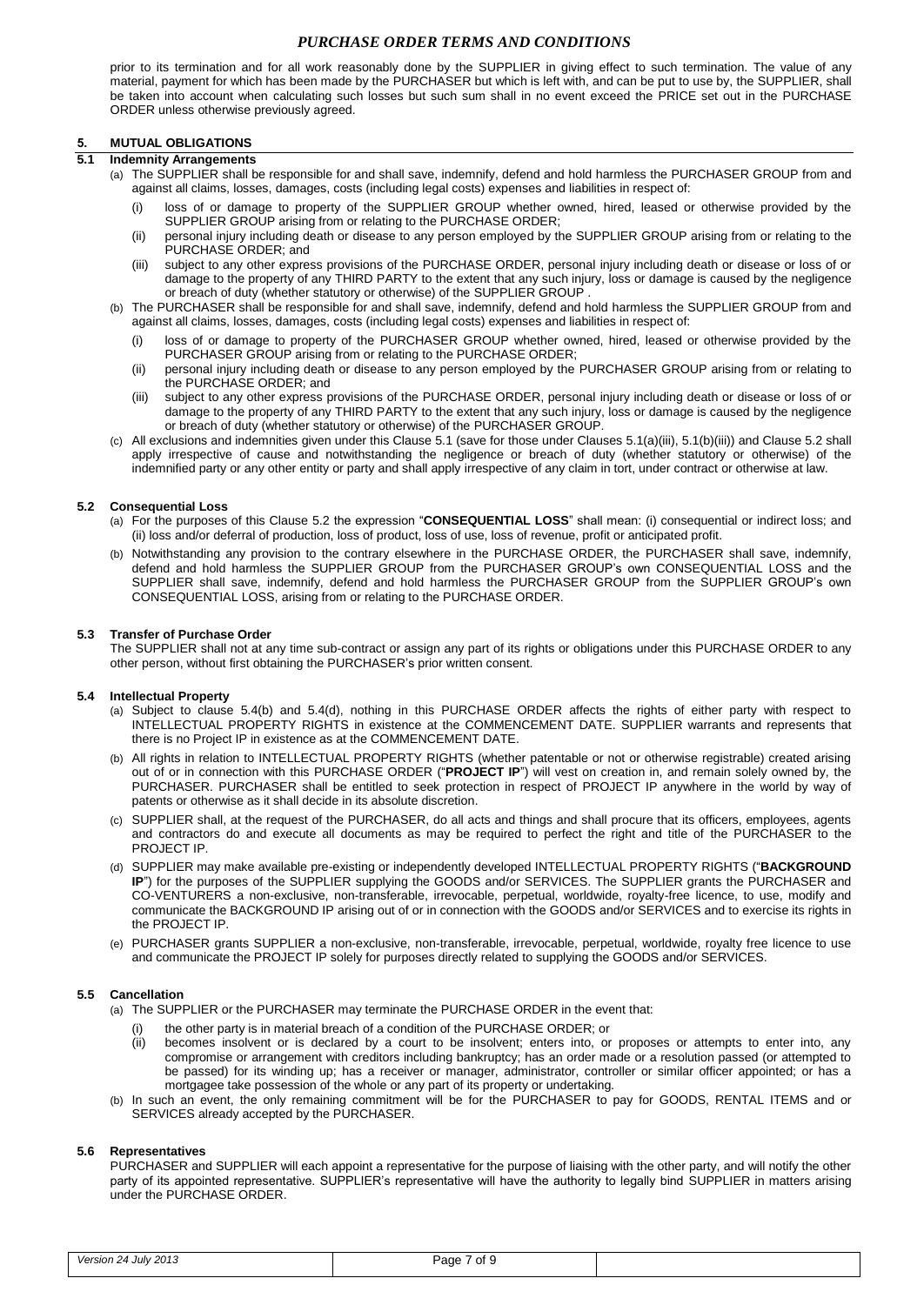## **5.7 Entire Agreement and Variation**

The PURCHASE ORDER constitutes the entire agreement between the parties and supersedes all previous negotiations and communications. The PURCHASE ORDER may only be varied by written agreement between PURCHASER and SUPPLIER.

## **5.8 Proper Law and Language**

The PURCHASE ORDER shall be construed and take effect in accordance with Queensland Law and shall be subject to the exclusive jurisdiction of the Queensland courts.

## **5.9 Dispute Resolution**

- (a) Any and all disputes, controversies or differences of any kind whatsoever (a "DISPUTE") which may arise between the parties hereto out of or in connection with this PURCHASE ORDER, including, without limitation, any breach or termination hereof, must, if possible, be decided amicably by the parties. If such DISPUTE cannot be so settled within 14 days after written notice by one Party to the other (the "ARBITRATION NOTICE"), the DISPUTE is finally settled by arbitration before a single arbitrator which is to be conducted and held in accordance with, and subject to, the Institute of Arbitrators and Mediators Australia Fast Track Arbitration Rules. The award made in pursuance thereof is binding on the parties. The seat of arbitration and any arbitration meetings and proceedings must be held in Brisbane. The arbitration is to be conducted in the English language.
- (b) The award rendered by the Arbitrator must be in writing and must set forth in reasonable detail the facts of the DISPUTE and the reasons for the award. The Arbitrator must render its award based on the explicit terms of this PURCHASE ORDER and strict rules of law. The Arbitrator is not entitled to render the award ex aequo et bono based on principles of justice and fairness, or otherwise to assume the powers of an amiable compositeur, if such decision would conflict with the explicit terms of this PURCHASE ORDER or strict rules of law. The Arbitrator has the authority to include in such award a decision binding upon the parties hereto, enjoining them to take or refrain from taking specific action with respect to the matter in DISPUTE. The award of the Arbitrator is final and binding on the parties and is enforceable in any court of competent jurisdiction.
- (c) Pending the rendering of an award by the Arbitrator, the parties hereto must diligently perform their respective duties and obligations under this PURCHASE ORDER.

### **5.10 Agency**

- (a) The PURCHASER enters into this PURCHASE ORDER as agent for and on behalf of itself and the CO-VENTURERS, but notwithstanding this:
	- (i) the SUPPLIER must look only to the PURCHASER for the due performance of this PURCHASE ORDER and nothing herein contained entitles the SUPPLIER to commence any proceedings against the CO-VENTURERS; and
	- (ii) the PURCHASER may assert any CLAIM or commence any CLAIM or commence any proceedings against the SUPPLIER which the PURCHASER and/or the CO-VENTURERS may have against the SUPPLIER.
- (b) The indemnities and warranties given by the SUPPLIER to the PURCHASER or the PURCHASER personnel under this PURCHASE ORDER may be enforced by the PURCHASER against the SUPPLIER for the benefit of the PURCHASER GROUP and/or PURCHASER personnel.

### <span id="page-7-0"></span>**5.11 Health, Safety, Environment and Community ("HSEC")**

# <span id="page-7-1"></span>(a) **HSEC Principles and Procedures**

- (i) All operations conducted under the PURCHASE ORDER shall be conducted in accordance with this clause [5.11.](#page-7-0)<br>(ii) The SUPPLIER shall, in the conduct of the SERVICES:
- The SUPPLIER shall, in the conduct of the SERVICES:
	- (A) report to the PURCHASER GROUP within twenty (20) hours of the management of the SUPPLIER receiving notice thereof, details of fatalities, critical or life threatening injuries, material environmental incidents and any other material incidents which (in each case) may present a reputational risk to any party to the PURCHASER ORDER and also provide copies of any written notices received from AUTHORITIES or THIRD PARTIES with respect to such fatalities and incidents;
	- (B) prepare an HSEC report to be submitted by the SUPPLIER to the PURCHASER GROUP on a monthly basis in respect of the previous month containing, at a minimum:
		- (I) occupational safety indicators (fatalities and lost time incidents (i.e., incidents resulting in a person missing at least an entire work day) and frequency, recordable incidents and frequency and total man hours worked) of the SUPPLIER GROUP;
		- (II) known environmental incidents (e.g. leaks, spills, and cases of violations of environmental laws and permits) that are sufficiently substantial to be reportable to an AUTHORITY; and
		- (III) material written HSEC related claims;

### (b) **Health, Safety, Environment and Community**

With the goal of achieving safe and reliable operations in compliance with all applicable laws and regulations, including avoiding a significant and unintended impact on the safety, security or health of people, on property, or on the environment, the SUPPLIER shall in the conduct of the SERVICES:

- (i) design and manage the SERVICES to standards intended to achieve sustained reliability and promote the effective management of HSEC risks;
- (ii) pursue a structured HSEC management system that includes procedures consistent with those generally applied in the petroleum industry to effectively manage HSEC risks and pursue sustained reliability of operations under the PURCHASER ORDER;
- (iii) conform with applicable HSEC laws, regulations and other HSEC related statutory requirements that may apply to the SERVICES;
- (iv) require its contractors, consultants and agents undertaking activities for the PURCHASER ORDER to manage HSEC risks in a manner consistent with the requirements of this section by putting a process in place to identify and select contractors with a robust HSEC program and record of performance consistent with GOOD OILFIELD PRACTICE and a properly applied HSEC program;
- (v) perform onsite audits of its contractors to verify contractors' conformance to HSEC requirements and the PURCHASER GROUP shall have the right to participate in HSEC audits of contractors;
- (vi) maintain HSEC statistics for activities and operations conducted under the this PURCHASE ORDER and made accessible to the PURCHASER GROUP; and
- (vii) on a semi-annual basis, provide the PURCHASER GROUP with an HSEC continuous improvement plan, which outlines the Operator's initiatives and activities designed to improve employee and contractor HSEC behaviours and performance.

### (c) **Health, Safety, Security and Environmental Management Systems**

(i) **Plan Requirements for SUPPLIER**: The SUPPLIER shall have an effective Health, Safety, Environment and Community Management System, or an equivalent standard, that includes the SUPPLIER's internal policies for all operations conducted under this PURCHASER ORDER. This management system must include at a minimum: